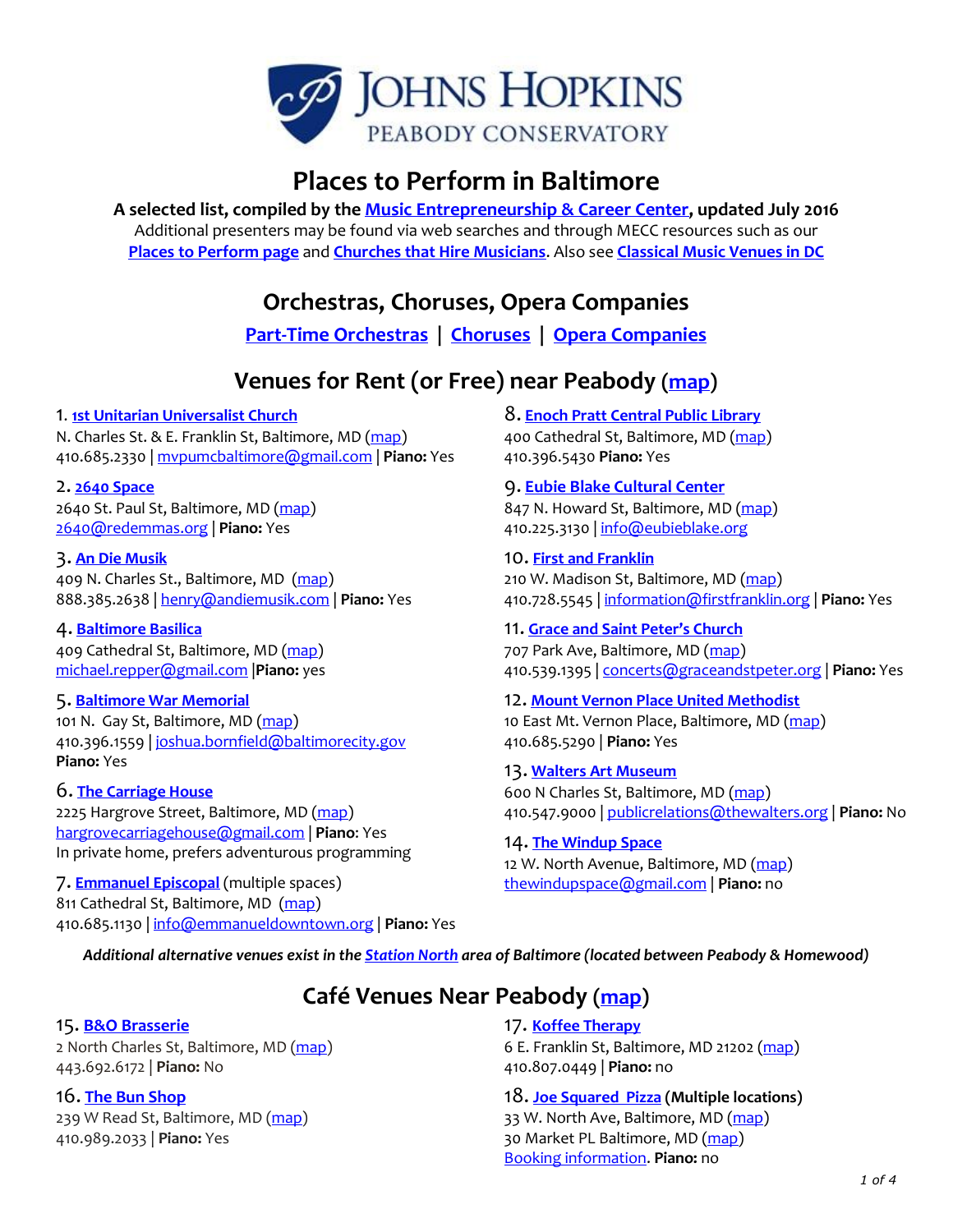## **Baltimore-area Venues for Rent Farther from Peabody [\(map\)](https://www.google.com/maps/d/edit?mid=zSsATftEpcv8.ki07fV5D9F-4&usp=sharing)**

#### **[The Gordon Center](http://www.jcc.org/gordon-center/gordon-center/)**

3506 Gwynnbrook Avenue | Owings Mills, MD [\(map\)](https://goo.gl/maps/7E2nAEFmdRA2) [rbenesch@jcc.org](mailto:rbenesch@jcc.org) | 410.559.3609

## **[Montpelier Arts Center](http://arts.pgparks.com/Our_Facilities/Montpelier_Arts_Center/)**

9652 Muirkirk Road, Laurel, MD [\(map\)](https://goo.gl/maps/RaFMBYrhBWv) [montpelier.arts@pgparks.com](mailto:montpelier.arts@pgparks.com) | 301.377.7800

#### **[Towson University Concert Hall](http://www.towson.edu/music/facilities/index.asp)**

7700 Osler Drive, Towson, MD 21204 [\(map\)](https://goo.gl/maps/VuEbe3GSYmm) [cofacevents@towson.edu](mailto:cofacevents@towson.edu) | 410.704.3288

**[UMBC Concert Hall](http://artscalendar.umbc.edu/about/umbc-concert-hall/)**

1000 Hilltop Circle, Baltimore, MD 21250 [\(map\)](https://goo.gl/maps/ThzMGkEgkQ22) [baileyc@umbc.edu](mailto:baileyc@umbc.edu) | 410.455.2942

## **[Church & Company](http://www.churchandco.org/)**

3647 Falls Rd, Baltimore, MD [\(map\)](https://goo.gl/maps/G74wZwgA7eE2/) [info@churchandcompany.org](mailto:INFO@CHURCHANDCOMPANY.ORG) | 410.493.0441

## **Concert Series [\(map\)](https://www.google.com/maps/d/edit?mid=zSsATftEpcv8.kf32mnz7AzV8&usp=sharing)**

## **[Artscape Festival,](http://www.artscape.org/) Baltimore, MD**

Application online | **Budget:** Moderate, sponsorships

## **[Baltimore Musicales](http://www.baltimoremusicales.org/)**

5802 Roland Avenue Baltimore, MD [\(map\)](https://goo.gl/maps/J7Cnkhf6woq) [info@baltimoremusicales.org](mailto:info@baltimoremusicales.org)

## **[Cathedral of Mary Our Queen Concert Series](http://www.cathedralofmary.org/)**

5200 North Charles Street, Baltimore, MD [\(map\)](https://goo.gl/maps/XZ6qVqvMXBU2) 410.464.4020 | 410.464.4003 | online form **Budget:** Volunteer, **Piano:** Yes

## **[Catonsville Presbyterian Concert Series](http://www.catonsvilleconcerts.org/)**

1400 Frederick Rd, Catonsville, MD [\(map\)](https://goo.gl/maps/VvDSpULUy6k) 410.747.6180, office@catonsvillepresb.org **Budget:** Moderate; booked far in advance **Piano:** Yes

## **[Charlestown Performing Arts](http://www.charlestownperformingarts.com/)**

711 Maiden Choice Lane, Catonsville, MD [\(map\)](https://goo.gl/maps/qmDierVoa5T2) 410.737.8838 x8577 [| jennifer.tillet@erickson.com](mailto:jennifer.tillet@erickson.com) **Piano:** Yes - Steinway. Venue seats about 200.

## **[Church of the Redeemer, Friends of Music](http://www.redeemeronline.com/friends-of-music.html)**

5603 N. Charles St, Baltimore, MD [\(map\)](https://goo.gl/maps/1b8j94RrZ8q) Henry Lowe | 410.435.7333 | hlowe@redeemeronline.com **Budget:** Moderate, **Piano:** Yes

## **[Community Concerts at Second](http://www.communityconcertsatsecond.org/)**

4200 St. Paul St, Baltimore, MD [\(map\)](https://goo.gl/maps/dkGEdMNSEYk) 443.759.3309 [| communityconcertsatsecond@yahoo.com](mailto:communityconcertsatsecond@yahoo.com)

**First & Franklin Presbyterian** (The Spire Series) 210 West Madison St, Baltimore, MD [\(map\)](https://goo.gl/maps/f8aukYqGxBC2) 410.728.5545 [| information@firstfranklin.org](mailto:information@firstfranklin.org) **Piano:** Yes

## **[Music in the Great Hall](http://www.migh.org/)**

1710 Dulaney Valley Rd, Lutherville, MD [\(map\)](https://goo.gl/maps/jxvwYbaaioD2) Lura Johnson [| ljohns23@jhu.edu](mailto:ljohns23@jhu.edu) | **Budget:** Yes. **Piano:** Yes

## **[St. Andrew](http://www.standrewbythebay.org/music-ministries) by the Bay**

701 College Parkway, Annapolis, MD 21409 [\(map\)](https://goo.gl/maps/W7DF9Qd2CwD2) Contact: Music Minister, Zack Stachowski 410.974.4366 | [zstachowski@standrewbythebay.org](mailto:zstachowski@standrewbythebay.org) **Budget:** Moderate, **Piano:** Yes

## **[St. Anne's Parish Episcopal Church](http://www.stannes-annapolis.org/)**

199 Duke of Gloucester Street, Annapolis, MD 21401 [\(map\)](https://goo.gl/maps/dCLLWLJFNq12) **Contact:** Music Director, J. Ernest Green [jernest4@verizon.net](mailto:jernest4@verizon.net) **Budget:** Moderate, **Piano:** Yes

## **[St. Margaret's Episcopal Church](http://www.st-margarets.org/)**

1601 Pleasant Plains Road, Annapolis, MD 21409 [\(map\)](https://goo.gl/maps/9zqB29JMrQU2) **Contact:** Director of Music, James R. Fitzpatrick 410.974.0200 | [James@st-margarets.org](mailto:James@st-margarets.org) **Budget:** Moderate, **Piano:** Yes

## **St. [John's College Concert Series](http://www.sjc.edu/programs-and-events/annapolis/concerts/)**

60 College Ave, Annapolis, MD 21401 [\(map\)](https://goo.gl/maps/9wtzorNi7Ew) Eric Stoltzfus, 410.263.2371 x447

## **St. [John's Episcopal Church](http://www.stjohnsec.org/)**

9120 Frederick Road, Ellicott City, MD [\(map\)](https://goo.gl/maps/Mn272pAh3NF2) Nancy Staveley | 410.461.7793 | [nstavely@stjohnsec.org](mailto:nstavely@stjohnsec.org) **Budget:** Moderate, booked far in advance. **Piano:** Yes

## **[Summer Chamber Music in Roalnd Park](http://www.rpchambermusic.com/)**

4801 Roland Ave, Baltimore, MD [\(map\)](https://goo.gl/maps/g9677i7VcRr) [juliamartinfrazier@gmail.com](mailto:juliamartinfrazier@gmail.com) | 410.908.1760

## **[Westminster Hall, Lunch under the Pipes](http://www.westminsterhall.org/)**

500 W. Baltimore St, Baltimore, MD [\(map\)](https://goo.gl/maps/yGyN9njyGss) 410.706.2072 | info@westminsterhall.org **Budget:** Moderate, **Piano:** Yes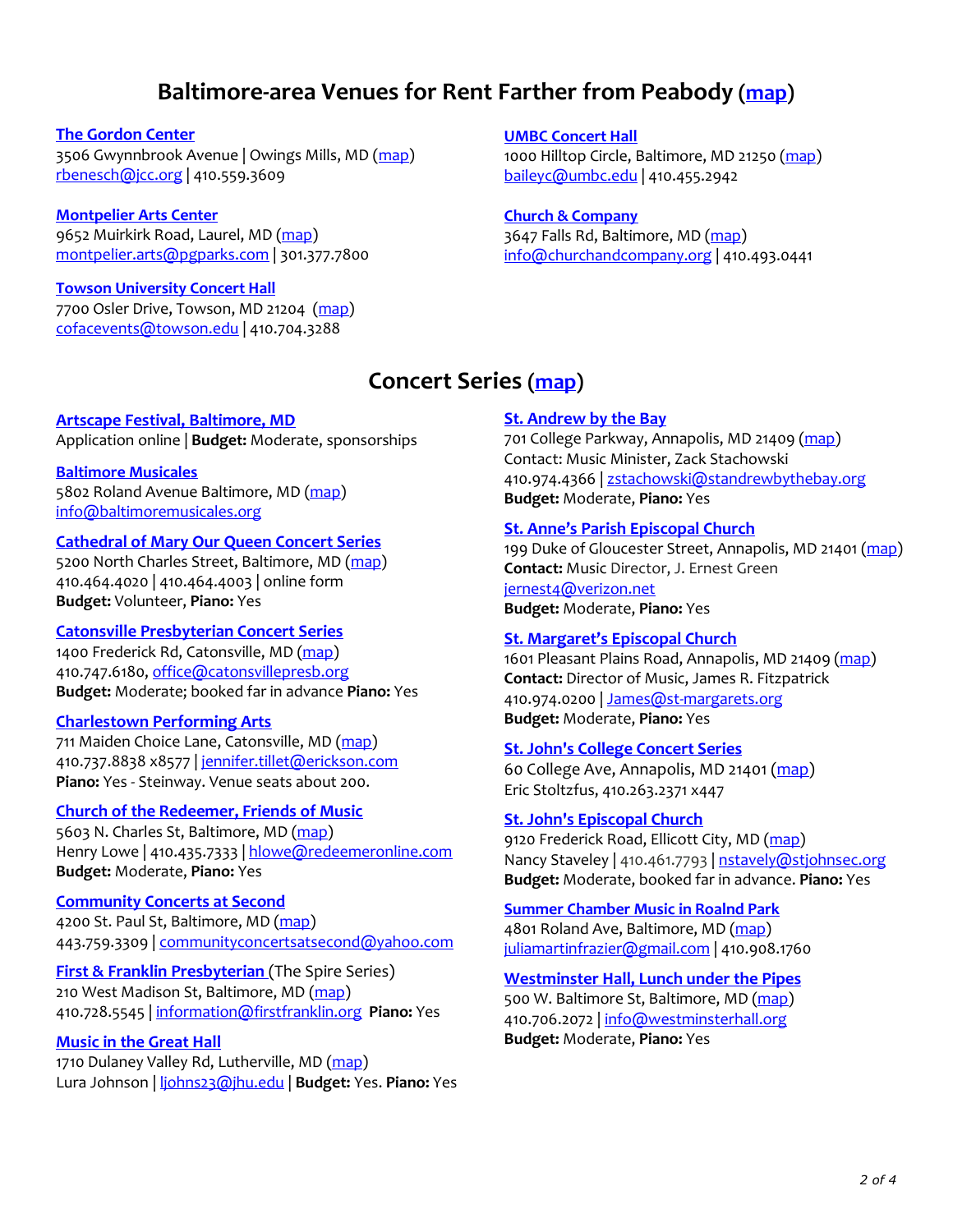## **Retirement Communities [\(map\)](https://www.google.com/maps/d/edit?mid=zSsATftEpcv8.kpBnDdHAQuw8&usp=sharing)**

#### **[Augsburg Lutheran Home](http://www.augsburg.org/)**

6811 Campfield Road, Baltimore, MD [\(map\)](https://goo.gl/maps/oLxm67W39WG2) **Piano:** Yes Nancy Ernest | 410.486.4573 | [nernest@augsburg.org](mailto:nernest@augsburg.org)

#### **[Blakehurst Life Care Community](http://www.blakehurstlcs.com/)**

1055 W. Joppa Road, Baltimore, MD [\(map\)](https://goo.gl/maps/CpEXs7f3fCp) Deborah Bargges | 410.296.2900 | **Budget:** Small stipends

## **[Brookdale Towson](https://www.brookdale.com/communities/emeritus-towson/?_vsrefdom=brand20150609-communities&gclid=Cj0KEQiAyvqyBRChq_iG38PgvLgBEiQAJbasd9QNOV70TD0022tdFoHy-NLr5nqfN5ZRmZqWlJ8u5yIaAg0W8P8HAQ&gclsrc=aw.ds)**

6451 N. Charles Street, Towson, MD [\(map\)](https://goo.gl/maps/nG6UGxhrbn52) Sally McCardell | 410.377.2100 | **Piano:** Yes [sally.mccardell@brokedale.com](mailto:sally.mccardell@brokedale.com) | **Budget:** Small

#### **[Brightwood](http://www.brightwoodliving.org/)**

100 Brightwood Club Dr., Lutherville, MD [\(map\)](https://goo.gl/maps/XgmhXxhcGS42) Mary-Warren Scholtes | 410.339.3210 [scholtesmw@brightwoodliving.org](mailto:scholtesmw@brightwoodliving.org) | **Piano:** Yes

#### **[Broadmead Retirement Community](http://www.broadmead.org/)**

13801 York Road, Cockeysville, MD [\(map\)](https://goo.gl/maps/T3WGsTxyGmL2) 443.578.8008 | online contact form **Budget:** Moderate, **Piano:** Yes.

#### **[Carroll Lutheran Village](http://www.clvillage.org/)**

300 St Luke Circle, Westminster, MD [\(map\)](https://goo.gl/maps/FfqzQPuHtjp) Tammy Hay | 410.876.8113 | thay@clvillage.org **Piano:** Yes

## **[Charlestown Retirement Community](http://www.charlestownperformingarts.com/)**

711 Maiden Choice Lane, Baltimore, MD [\(map\)](https://goo.gl/maps/PgmVV8jn2nz) 410.737.8838 x8577 [| Jennifer.tillet@erickson.com](mailto:Jennifer.tillet@erickson.com) **Budget:** Moderate, **Piano:** Yes (no opera, please)

## **[Edenwald](http://www.edenwald.org/)**

800 Southerly Road, Towson, MD [\(map\)](https://goo.gl/maps/6sgdMYHr8u32) Kelly Dye | 410.339.6000 | [kdye@edenwald.org](mailto:kdye@edenwald.org) **Budget:** Limited, **Piano:** Yes

## **Harford Gardens Nursing Center**

4700 Harford Road, Baltimore, MD [\(map\)](https://goo.gl/maps/eB2xKowHFr12) 410.254.3300 | [maisha.harris@sunh.com](mailto:maisha.harris@sunh.com) | **Piano:** Yes

#### **[North Oaks Retirement Community](http://www.northoakslcs.com/)**

725 Mt. Wilson Lane, Baltimore, MD [\(map\)](https://goo.gl/maps/7gjfN6NMTbt) Sherri Polsky | 410.484.7300 x406 | **Piano:** Yes

## **[Mercy Ridge](http://www.mercyridge.com/)**

2525 Pot Spring Rd, Timonium, MD [\(map\)](https://goo.gl/maps/HSVubzw8BQt) 410.561.0200 | ppalm@mercyridge.com

#### **[Roland Park Place](http://www.rolandparkplace.org/)**

830 West 40th Street, Baltimore, MD [\(map\)](https://goo.gl/maps/pPcKM2ZTWM92) 410.243.5700 | **Budget:** Moderate, **Piano:** Yes

## **[Vantage House Retirement Community](http://www.vantagehouse.org/)**

5400 Vantage Point Road, Columbia, MD [\(map\)](https://goo.gl/maps/qJknr6sfoYT2) 410.964.5454 | email via site | **Piano:** Yes (and organ)

#### **[Weinberg Senior Living](http://www.weinbergseniorliving.com/)**

2500 West Belvedere Ave, Baltimore, MD [\(map\)](https://goo.gl/maps/yM4pUNi8fsT2) Andrea Medina | 410.542.4111 | [amedina2@comcast.net](mailto:amedina2@comcast.net) **Budget:** Volunteer and paid concerts, **Piano:** Yes

## **[Westminster House](http://www.westminsterhouseapts.org/)**

524 N. Charles St., Baltimore, MD [\(map\)](https://goo.gl/maps/KjDCsHj1e7k) Laurice Booker | 410.837.0180 [lbooker@westminsterhouseapts.org](mailto:lbooker@westminsterhouseapts.org) | **Piano:** Yes

## **Senior Centers [\(map\)](https://www.google.com/maps/d/edit?mid=zSsATftEpcv8.kpBnDdHAQuw8&usp=sharing)**

#### **[Bykota Senior Center](http://www.baltimorecountymd.gov/Agencies/aging/centers/bykota.html)**

611 Central Avenue, Towson, MD [\(map\)](https://goo.gl/maps/Vk6CzQnBrJw) Mike Hager | 410.887.3094 [mhager@baltimorecountymd.com](mailto:mhager@baltimorecountymd.com) | **Piano:** Yes

#### **[Catonsville Senior Center](http://www.baltimorecountymd.gov/agencies/aging/centers/catonsville.html)**

501 N. Rolling Road, Catonsville, MD [\(map\)](https://goo.gl/maps/FYsaGagSL282) Nicole Sheehan | 410.887.0900 [nsheehan@baltimorecountymd.gov](mailto:nsheehan@baltimorecountymd.gov) | **Piano:** Yes

#### **[The Bain 50+ Center](https://www.howardcountymd.gov/Departments/Community-Resources-and-Services/Office-on-Aging-and-Independence/50-Centers/Bain-Center)**

5470 Ruth Keeton Way, Columbia, MD [\(map\)](https://goo.gl/maps/x4PT1XAHAgn) Linda Ethridge | 410.313.7213 | **Piano:** No [lethridge@howardcountymd.gov](mailto:lethridge@howardcountymd.gov)

#### **[Liberty Senior Center](http://www.baltimorecountymd.gov/Agencies/aging/centers/liberty.html)**

3525 Resource Drive, Randallstown, MD [\(map\)](https://goo.gl/maps/Ew4AC6BXqmH2) 410.887.0780 [| libertysc@baltimorecountymd.gov](mailto:libertysc@baltimorecountymd.gov?subject=Liberty%20Senior%20Center%20Internet%20Inquiry) **Budget:** Volunteer and paid concerts | **Piano:** Yes

#### **[Myerberg Senior Center](http://myerberg.org/)**

3101 Fallstaff Road, Baltimore, MD [\(map\)](https://goo.gl/maps/oYXCJej9rXU2/) Adrienne Blumberg | 410.358.6856 [ablumberg@myerbergseniorcenter.org](mailto:ablumberg@myerbergseniorcenter.org) **Budget:** Volunteer and paid concerts | **Piano:** Yes

#### **[Pikesville Senior Center](http://www.baltimorecountymd.gov/agencies/aging/centers/pikesville.html)**

1301 Reisterstown Road, Pikesville, MD [\(map\)](https://goo.gl/maps/B21dMRaWGmp) Karen Bowling | 410.887.1245 [kbowling@baltimorecountymd.gov](mailto:kbowling@baltimorecountymd.gov) | **Piano:** Yes